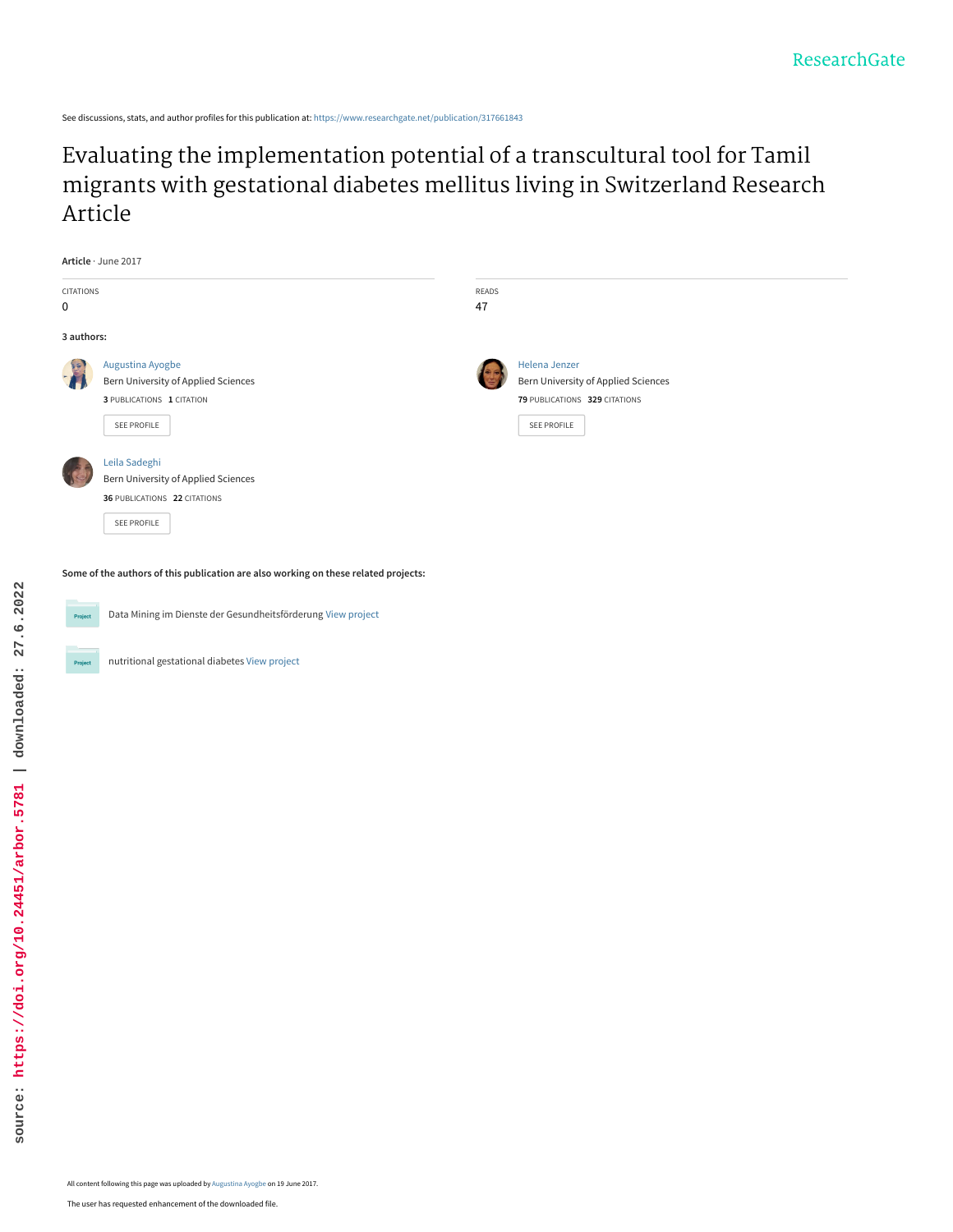# **Evaluating the implementation potential of a transcultural tool for Tamil migrants with gestational diabetes mellitus living in Switzerland**

# **Augustina Ewere Ayogbe, Helena Jenzer and Leila Sadeghi**

|                                                               | <i>Corresponding author</i>                                         |
|---------------------------------------------------------------|---------------------------------------------------------------------|
| Bern University of Applied Sciences, Health Division, aR&D in | Dr. Leila Sadeghi, Bern University of Applied Sciences, Health      |
| <i>Nutrition &amp; Dietetics, Switzerland.</i>                | Division aR&D in Nutrition & Dietetics, Murtenstrasse 10 3008       |
|                                                               | Bern, Switzerland, Tel: +41318483789; E-Mail: leila. sadeghi@bfh.ch |

**Submitted**: 19 May 2017; **Accepted**: 29 May 2017; **Published**: 12 June 2017

#### *Abstract*

*Background: Gestational diabetes mellitus is a condition that affects many pregnancies and ethnicity appears to be a risk factor. Data indicate that approximately 18% of Tamil women are diagnosed with gestational diabetes mellitus. Today, approximately 50,000 of Tamils live in Switzerland. To date, there is no official tool available in Switzerland that considers the eating and physical activity habits of this migrant Tamil population living in Switzerland, while offering a quick overview of gestational diabetes mellitus and standard dietetics management procedures. The NutriGeD project led by Bern University of Applied Sciences in Switzerland aimed at closing this gap. The aim of this present study was to evaluate the implementation potential of the tools developed in the project NutriGeD for dietetic counseling before their wide scale launch in Swiss hospitals, clinics and private practices.*

*Method: An online survey was developed and distributed to 50 recruited healthcare professionals working in the German speaking region of Switzerland from October – December 2016 (31% response rate). The transcultural tools were sent to participants together with the link to the online survey. The evaluation outcome was analysed using binary logistic regression and cross tabulation analysis with IBM SPSS version 24.0, 2016.*

*Results: 94% (N=47) respondents believed that the transcultural tools had good potential for implementation in hospitals and private practices in Switzerland. A binary logistic regression analysis revealed that the age of participants had a good correlation (42.1%) on recommending the implementation potential of the transcultural tool. The participants with age group 34- 54 years old where the highest group to recommend the implementation potential of the transcultural tool and this was found to be statistically significant (p=0.05). 74% (34 out of 50) of the respondents clearly acknowledged the need for transcultural competence knowledge in healthcare practices. 80% (* $\dot{N}$  *=40) of the respondents agreed that the information presented in the counseling display folder was important and helpful while 60% (N= 30) agreed to the contents being clinically applicable. 90% (N=45) participants recommended the availability of the evaluated transcultural tools in healthcare settings in Switzerland.*

*Conclusion: The availability in healthcare practice of the evaluated transcultural tools was greatly encouraged by the Swiss healthcare practitioners participating in the survey. While they confirmed the need for these transcultural tools, feed-backs for minor adjustments were given to finalize the tools before their official launch in practice. The developed materials will be made available for clinical visits, in both hospitals and private practices in Switzerland. The Migmapp© transcultural tool can serve as a good approach in assisting healthcare professionals in all fields, especially professionals who practice in areas associated with diet - related diseases or disorders associated with populations at risk.*

**Keywords:** Gestational diabetes mellitus, Tamil migrants, Transcultural competence, Dietetic counseling, Switzerland.

#### **Introduction**

Gestational diabetes Mellitus (GDM) is a common medical condition that is characterized by glucose/carbohydrate intolerance of different severity and is first recognized during pregnancy (World Health Organization 1999)[1]. Women who have a history of GDM are at a high risk of developing type II diabetes in the future [2].

GDM arises because of maternal hyperglycaemia, which transfers excess glucose to the foetus resulting into hyperinsulinemia for the mother. This causes an over growth of insulin sensitive tissues, such as adipose tissue around the chest, shoulders and abdomen which then increases the risk of shoulder dystocia and even perinatal death [3]. Glucose intolerance occurs most frequently among postpartum women who had GDM, based on the 2013 WHO criteria for two-step approach screening strategy. Moreover, most of these postpartum women are more likely to have impaired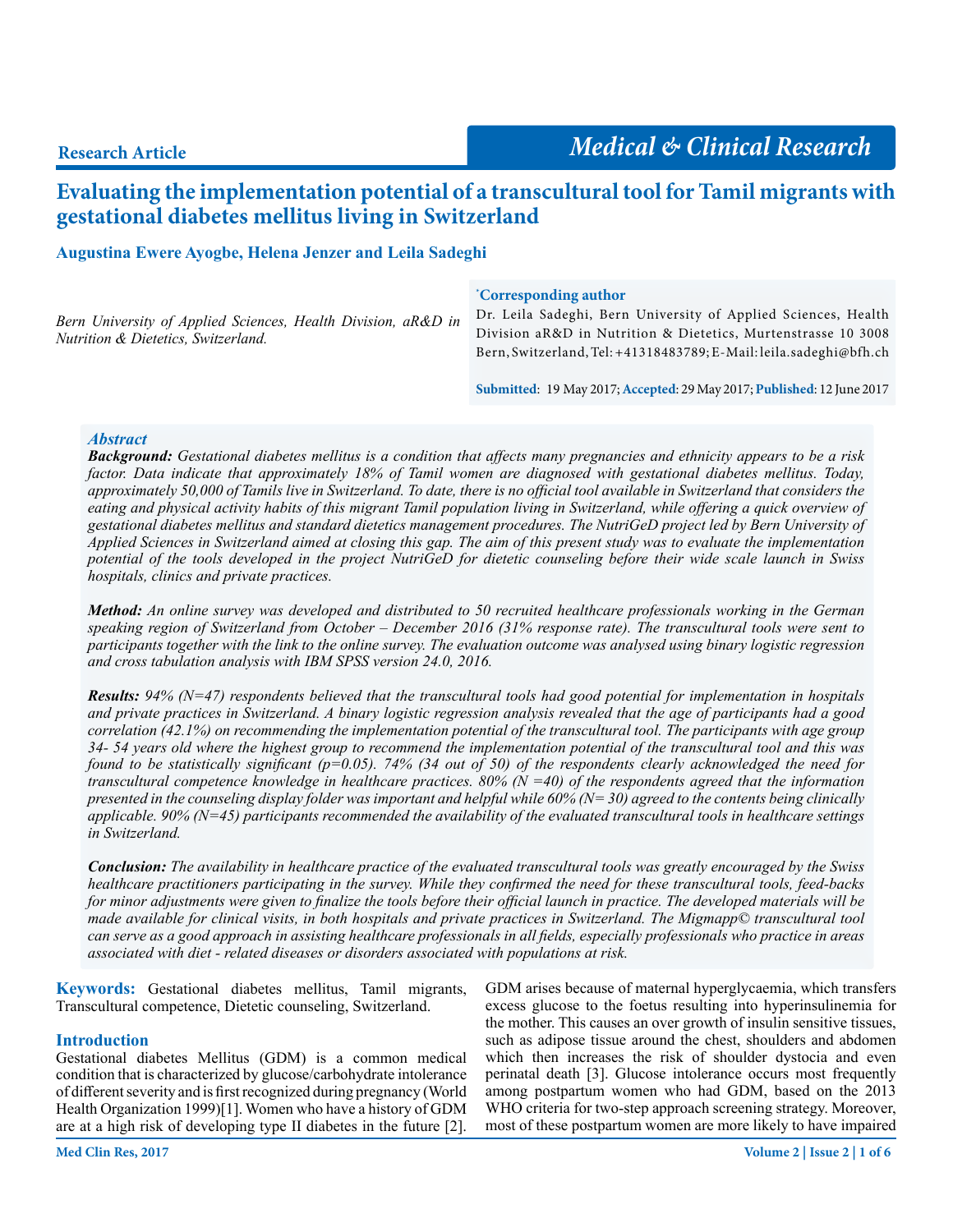#### beta cell function [4].

The potential benefits of recognizing and treating GDM will bring about a reduction in ill health of the woman as well as the baby during or immediately after pregnancy. This will reduce the risk of progression to type II diabetes on long-term or of future pregnancies being complicated by pre-existing GDM [5]. Gestational weight gain during early pregnancy is a modifiable risk factor and healthcare providers need to put more attention into it [6,7]. suggested that clinicians need to be aware of significant risk factors in large for gestational age new-borns from gestational diabetic mothers by using the body mass index thresholds. The eating pattern during pregnancy is a risk factor for GDM, and therefore, should not be left unnoticed [8]. Managing GDM using lifestyle changes has a significant impact on health outcomes [9]. The prevalence of GDM leading to type II diabetes in women and offspring can be reduced by introducing a novel approach to increase the knowledge of women on GDM [6].

Sri – Lankans, especially the Tamils are one of the most populated migrant groups in Switzerland and data estimate at 50,000 the number of Tamil migrants living in Switzerland [10,11]. Sri-Lankans especially the Tamils, have ethnicity from the sub Indian subcontinent. Migrant populations have been shown to have a higher prevalence of diseases (e.g. type II diabetes) over the years when compared with natives. Specifically, the South Asian migrants are most vulnerable to developing insulin resistance and type II diabetes mellitus, which can lead to the development of other non-communicable diseases [12]. Due to genetics and lifestyle changes, Tamil migrants have shown to be a high-risk population for the development of GDM [13]. Current studies have shown that approximately 18% of pregnant Tamil women develop GDM [14]. Nutrient intake plays a very important role in providing optimal health outcome in all pregnancies, and in the case of GDM, good glucose control is as important as adequate nutrient intake and appropriate weight gain [9].

Currently in Switzerland, there are no tools to address the eating and physical activity habits of the Tamil migrant population. This knowledge gap together with the language barrier jeopardizes a successful communication with migrant patients, which ultimately impedes adequate therapy for these patients. Based on this premise, the project Nutrition Gestational Diabetes (NutriGeD) was created in 2015. NutriGeD addressed the topic of transcultural dietetics counseling and aimed at filling the gap among healthcare professionals in Switzerland who treat migrant populations specifically Tamils on a regular basis. The applied R&D team in nutrition and dietetics from the Health Division of Bern University of Applied sciences developed a series of transcultural tools called the "Migmapp©" i.e. Migration map. The Migmapp© comprises of a referential handbook with five (5) chapters covering the pathophysiology of GDM, transcultural competence, Tamils in Switzerland, mode of treatment and follow-up care after childbirth. This was created for healthcare professionals. The other part of the Migmapp $\circ$  is a counseling display folder consisting of pictures and illustrations on GDM, recipes of a Tamil food and meal distribution in cases of GDM. This is to be used by the healthcare professional and the Tamil patient. The aim of the present study was to evaluate the implementation potential of the Migmapp<sup>©</sup> transcultural counseling tool in practice from the perspective of Swiss healthcare professionals.

#### **Methods and Materials**

This study involved two phases, a preliminary phase and a main study. They both involved the development of an online survey questionnaire.

**Preliminary phase:** This phase preceded the main study. An evaluation of the transcultural tool was carried out for clarifications, feed-back comments on possible errors and fine-tuning of the transcultural tools. The survey included 24 questions and was distributed to 10 healthcare professionals. The participants for this study were mostly registered dietitians and nutritionists

**Table 1:** Demographic characteristics of participants in the preliminary phase

| Respondents characteristics             | Frequency        |                                 |  |
|-----------------------------------------|------------------|---------------------------------|--|
|                                         | (Total $N=10$ )  | Percent<br>(Total $N = 100\%$ ) |  |
| Sex:                                    |                  |                                 |  |
| Male                                    | $\theta$         | 0%                              |  |
| Female                                  | 10               | 100%                            |  |
|                                         | Age:             |                                 |  |
| Up to 24                                | $\theta$         | 0%                              |  |
| $25 - 39$                               | 3                | 30%                             |  |
| $40 - 54$                               | 4                | 40%                             |  |
| $55 - 64$                               | 3                | 30%                             |  |
| <b>Highest qualification obtained:</b>  |                  |                                 |  |
| Diploma:                                |                  |                                 |  |
| Subsequent FH title                     | 1                | 10%                             |  |
| Bachelor degree                         | 3                | 30%                             |  |
| Master's degree                         | $\overline{c}$   | 20%                             |  |
| Doctorate degree<br>(MD, PHD)           | $\theta$         | 0%                              |  |
| Continuing education<br>(CAS, DAS; MAS) | $\mathbf{1}$     | 10%                             |  |
| Other                                   | $\mathbf{1}$     | 10%                             |  |
| <b>Profession:</b>                      |                  |                                 |  |
| Registered dietitian                    | 3                | 30%                             |  |
| Nutritionist                            | $\overline{3}$   | 30%                             |  |
| Diabetic expert                         | $\mathbf{1}$     | 10%                             |  |
| Medical doctor                          | $\boldsymbol{0}$ | 0%                              |  |
| Professor                               | 0                | $0\%$                           |  |
| Scientific collaborator                 | $\theta$         | 0%                              |  |
| Administrator                           | $\mathbf{0}$     | 0%                              |  |
| Nurse                                   | $\mathbf{1}$     | 10%                             |  |
| Midwife                                 | 1                | 10%                             |  |
| Other (project management)              | $\mathbf{1}$     | 10%                             |  |
| Active in practice:                     |                  |                                 |  |
| Less than 5 years                       | 0                | 0%                              |  |
| 5-9 years                               | 3                | 30%                             |  |
| 10-19 years                             | 3                | 30%                             |  |
| 20 years or more                        | 4                | 40%                             |  |
|                                         |                  |                                 |  |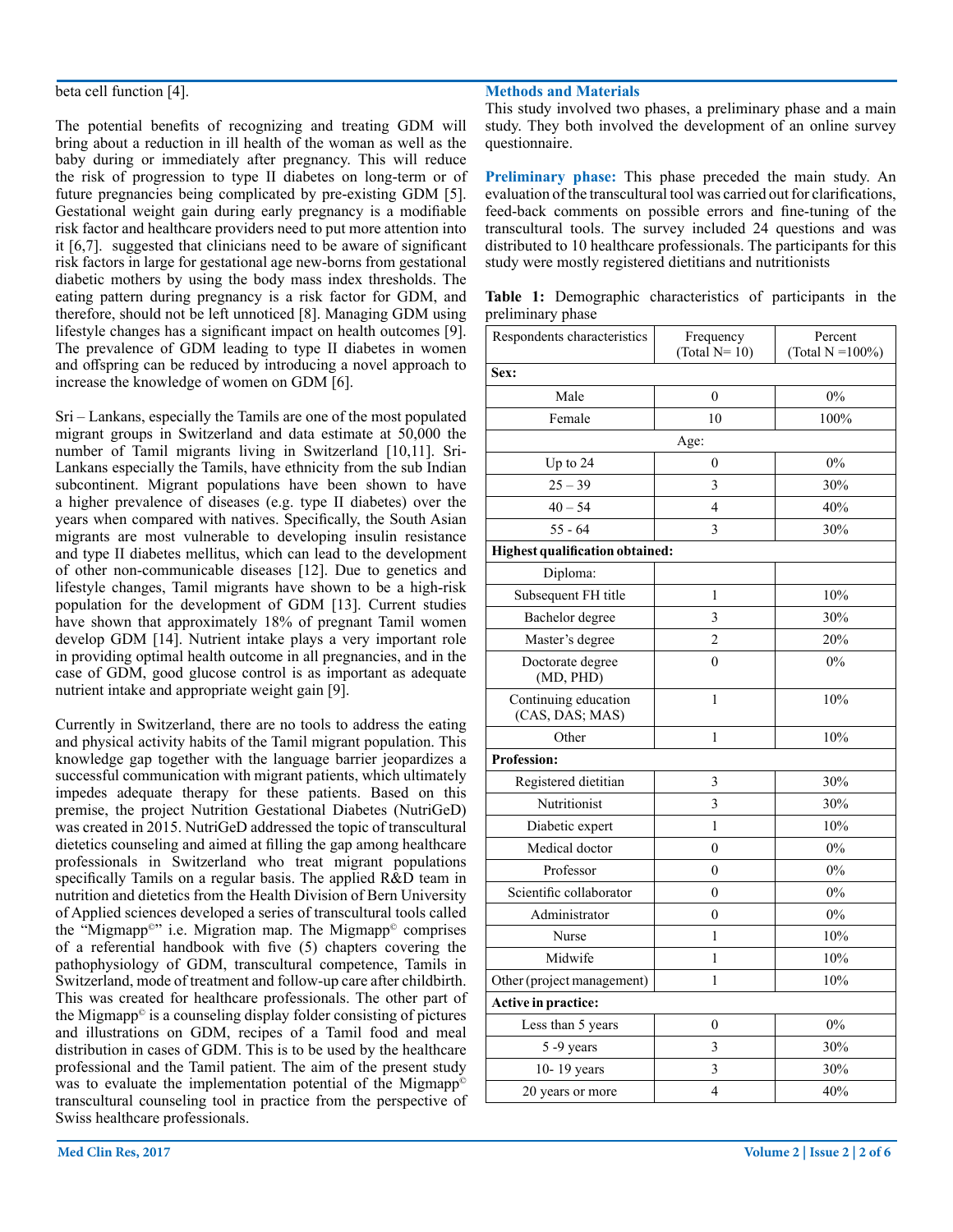|       |  | Table 2: Demographic characteristics of participants in the main |  |
|-------|--|------------------------------------------------------------------|--|
| study |  |                                                                  |  |

| Characteristics                        | Frequency<br>(Total $N=50$ ) | Percent<br>(Total $N = 100\%)$ |  |  |  |  |
|----------------------------------------|------------------------------|--------------------------------|--|--|--|--|
| Sex:                                   |                              |                                |  |  |  |  |
| Male                                   | $\overline{c}$               | $4\%$                          |  |  |  |  |
| Female                                 | 48                           | 96%                            |  |  |  |  |
| Age:                                   |                              |                                |  |  |  |  |
| Up to 24                               | 1                            | 2%                             |  |  |  |  |
| $25 - 34$                              | 8                            | 16%                            |  |  |  |  |
| $35 - 54$                              | 36                           | 72%                            |  |  |  |  |
| $55 - 64$                              | 4                            | 8%                             |  |  |  |  |
| 65 and above                           | $\mathbf{1}$                 | 2%                             |  |  |  |  |
| <b>Highest qualification obtained:</b> |                              |                                |  |  |  |  |
| Apprenticeship                         | 6                            | 12%                            |  |  |  |  |
| Subsequent FH title                    | 20                           | 40%                            |  |  |  |  |
| Bachelor degree                        | 11                           | 22%                            |  |  |  |  |
| Master's degree                        | $\overline{c}$               | 4%                             |  |  |  |  |
| Doctorate degree<br>(MD, PHD)          | 2                            | 4%                             |  |  |  |  |
| Others                                 | 9                            | 18%                            |  |  |  |  |
| <b>Profession:</b>                     |                              |                                |  |  |  |  |
| Registered dietitian                   | 32                           | 64%                            |  |  |  |  |
| Nutrition scientist                    | $\mathbf{0}$                 | 0%                             |  |  |  |  |
| Diabetic expert                        | 13                           | 26%                            |  |  |  |  |
| Medical doctor                         | $\overline{c}$               | 4%                             |  |  |  |  |
| Nurse                                  | 4                            | 8%                             |  |  |  |  |
| Midwife                                | $\overline{c}$               | 4%                             |  |  |  |  |
| Other                                  | 1                            | 2%                             |  |  |  |  |
| Work setting:                          |                              |                                |  |  |  |  |
| Hospital                               | 45                           | 90%                            |  |  |  |  |
| Dietitian's practice                   | 7                            | 14%                            |  |  |  |  |
| Industry                               | $\boldsymbol{0}$             | 0%                             |  |  |  |  |
| Research                               | $\boldsymbol{0}$             | $0\%$                          |  |  |  |  |
| Education                              | 5                            | 10%                            |  |  |  |  |
| Non-profit<br>organization             | 1                            | 2%                             |  |  |  |  |
| Other                                  | $\mathbf{1}$                 | $2\%$                          |  |  |  |  |
| Years of activity in practice:         |                              |                                |  |  |  |  |
| Less than 5 years                      | 10                           | 20%                            |  |  |  |  |
| 5-9 years                              | 8                            | 16%                            |  |  |  |  |
| $10-19$ years                          | 18                           | 36%                            |  |  |  |  |
| 20 years or more                       | 14                           | 28%                            |  |  |  |  |

**Main study:** The present study involved the evaluation of the implementation potential of the transcultural tools developed within the scope of the NutriGeD project. The survey included 29 questions and was distributed to 50 recruited healthcare professionals (32 registered dietitians, 13 diabetic experts, 2

medical doctors, 2 midwives and 1 nurse) (Table 2) working in the German speaking region of Switzerland (31% response rate). The transcultural tools were sent to participants together with the link to the online survey. Data were analysed using binary logistic regression and cross tabulation analysis with IBM SPSS version 24.0, 2016.

**Demographic characteristics of participants in the main study** 96% of the participants were females. Most participants belonged to the age group of 35 -54 years old (72%), followed by the age group of  $25 - 34$  years old (16%). 40% of the participants selected "subsequent FH title" which means "continuing education degree in applied universities" as their highest qualification obtained, 22% had Bachelor degree as their highest qualification obtained and 12% had apprenticeship. Most participants were registered dietitians (64%) followed by diabetic experts (26%). The majority of participants worked in a hospital setting (90%). 36% of the participants counted between 10 and 19 years of activity in practice, while 28% had been professionally active for 20 years or more (**Table 1**).

# **Results**

#### **Preliminary study**

10 participants filled the online survey for the preliminary phase. There was evidence to show that the Migmapp<sup>®</sup> can be accepted by Swiss health care professionals but needs further improvements. 9 out of 10 participants found the chapter on transcultural competence to be clear and understandable. 8 out of 10 participants were satisfied with the counseling display folder and would use it if they should treat a Tamil patient with GDM living in Switzerland. They were changes made on the tools based on feed-back pertaining to the content, format and structure of the developed material. Overall, the tools were considered to be innovative and interesting.

#### **Evaluation study**

# **Implementation potential of the transcultural tool**

50 professionals participated and filled out an online survey questionnaire (response rate of 31%). The first part of the questionnaire examined each chapter of the Migmapp© handbook using the five (5) point Likert scale (where  $1 =$  strongly disagree, 2  $=$  disagree,  $3 =$  I don't know,  $4 =$  agree,  $5 =$  strongly agree). 96% of the Swiss healthcare professionals agreed to strongly agreed that the contents of the first chapter on pathophysiology of GDM was scientifically sound (**Figure. 1**).



**Chapter 1: GDM Content scientifically sound**

**Figure 1:** Evaluation of the contents of chapter 1 of the handbook (pathophysiology of GDM)

The chapter two on transcultural competence consists of subchapters, namely: self-reflection, narrative empathy and background knowledge. 74% of the participants agreed to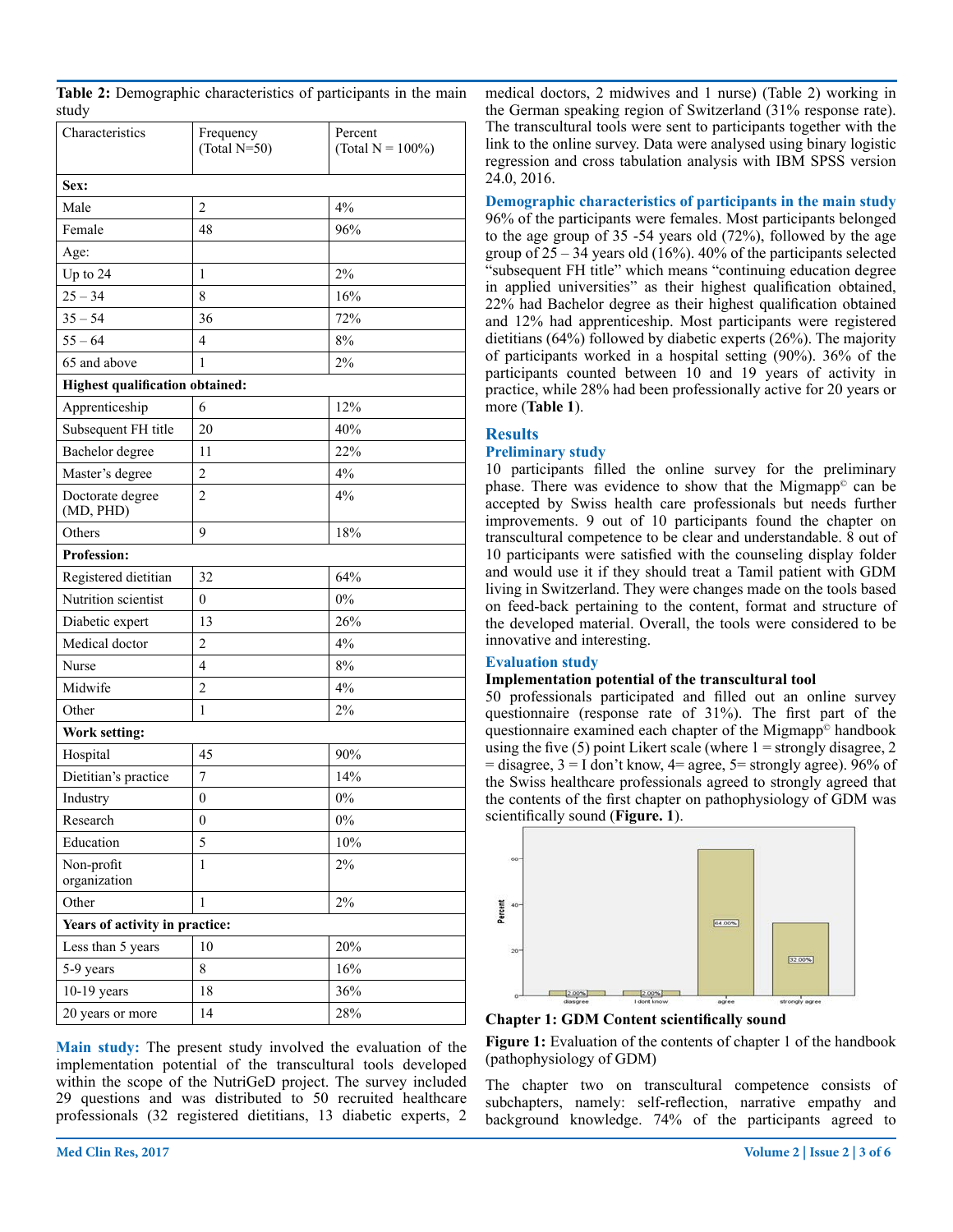understanding the information provided in this second chapter and its importance and meaningfulness in healthcare. Concerning the chapter three that covered the Tamil population in Switzerland, 40 out of 50 participants agreed that the aspects related to the socio demographics of the Tamil population being were relevant and important. As far as chapter four, 78% of the respondents agreed to strongly agreed that the information pertaining to treatment therapy in case of GDM was presented in sufficient detail. For chapter five that included information regarding follow-up care and how to prevent complications resulting from GDM, 80% of the respondents agreed to strongly agreed that the content was clear, complete and presented in sufficient detail. That was particularly for respondents who worked in hospitals (**Figure.2**).



**Setting of Professional Practice**

**Figure 2:** Follow-up care to prevent GDM complications and settings of professional practice

As far as the counseling display folder,  $60\%$  (n =30) of the participating Swiss healthcare professionals agreed that the content presented was clinically applicable (**Figure.3**) and 58% (n=29) would recommend its implementation in healthcare practices.



 **Profession**

**Figure 3:** Clinical relevance of the counseling display folder

Overall 96% (N=48) of respondents believed that the transcultural tools including the handbook and counseling display folder had a good potential for implementation in hospitals and private practices in Switzerland (**Figure. 4**).



**Figure 4:** Overall evaluation of the implementation potential of the transcultural tools developed in the NutriGeD project

**Binary logistic regression analysis on Implementation potential** The nagelkerke R square (pseudo R2) showed more variation of the dependent variable explains better the co-efficient of determination on the implementation potential of the transcultural tool due to its higher variance (42.1%) **Table 2:** Model summary

Step  $\vert$  -2 Log likelihood  $\vert$  Cox & Snell R Square  $\vert$  Nagelkerke R Square

|  |  | e Estimation terminated at iteration number 6 because normater |  |  |  |
|--|--|----------------------------------------------------------------|--|--|--|
|  |  |                                                                |  |  |  |
|  |  |                                                                |  |  |  |

a. Estimation terminated at iteration number 6 because parameter estimates changed by less than .001.

b. Estimation terminated at iteration number 8 because parameter estimates changed by less than .001.

#### **Table 3:** Variable in the Equation

|            |          |          |                 |       | $95\%$ C.I.for EXP(B) |      |            |       |       |
|------------|----------|----------|-----------------|-------|-----------------------|------|------------|-------|-------|
|            |          | B        | S.E.            | Wald  | df                    | Sig. | Exp(B)     | Lower | Upper |
| Step $1^a$ | age      | $-1.801$ | .919            | 3.842 |                       | .050 | .165       | .027  | 1.000 |
|            | Constant | 12.141   | $5.048$   5.785 |       |                       | .016 | 187387.531 |       |       |

a. Variable(s) entered on step 1: age.

Table 3 showed that the age of the participants as an independent variable had a significant impact ( $p=0.05$ ) on the implementation potential of the transcultural tool. This implies that increasing age of participants was found to be associated with the likelihood of participants who answered YES, to exhibit the implementation potential of the transcultural tool to be used in practice. Most participants 90% (N=45) recommended the availability of the evaluated transcultural tools in healthcare settings (**Figure 5**), while respondents within the age range of 35 to 54 years (N=34, 68%) believed that the transcultural tool has good potential for practice (**Figure. 6**).



**Profession**

**Figure 5:** Recommendation of the availability of the transcultural tool in practice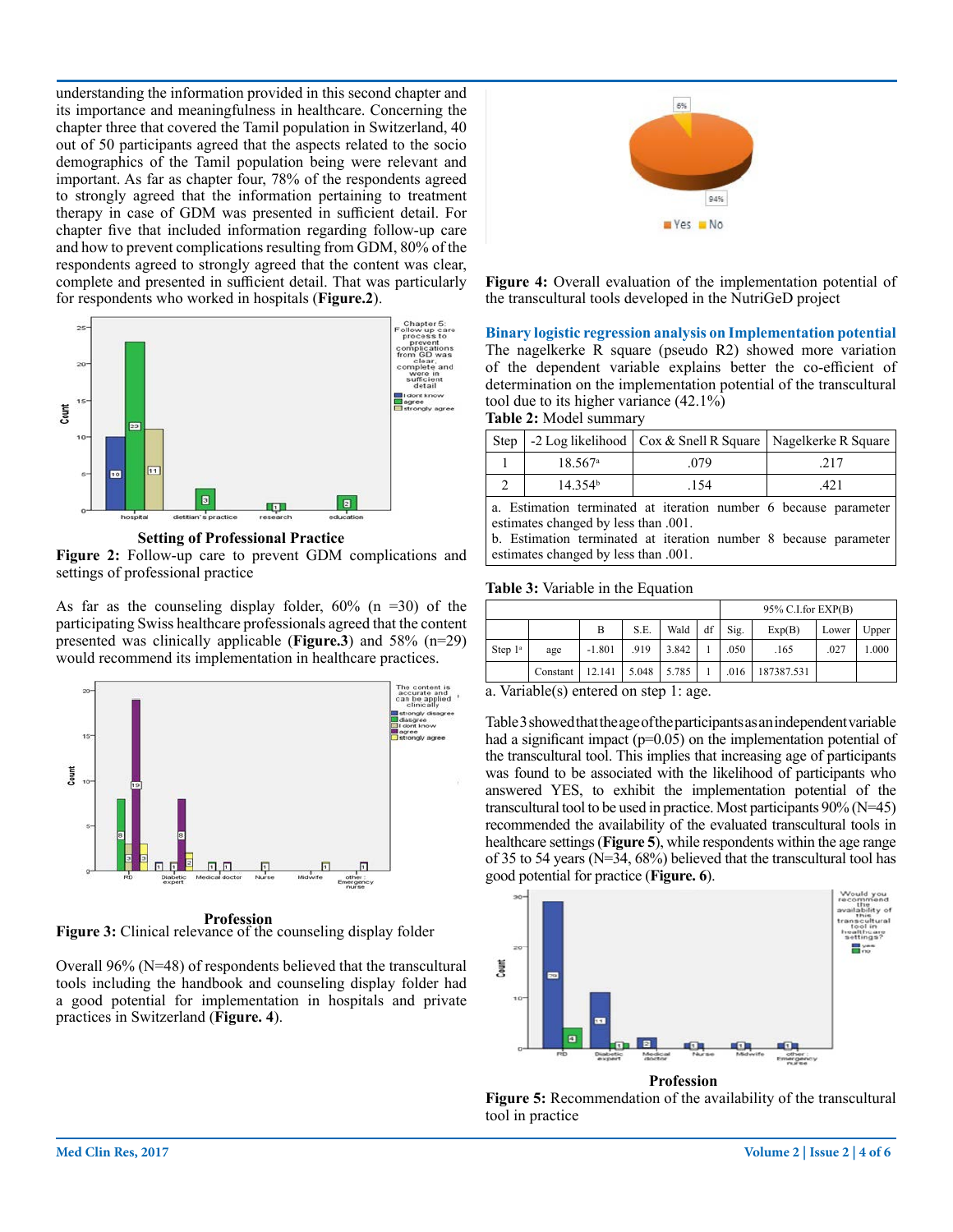

**Age of respondents**

**Figure 6:** Evaluation on the age of respondents correlated with implementation potential of the transcultural tool for practice

# **Discussion**

Currently, there are few transcultural tools used in healthcare settings as well as little studies done to evaluate them, specifically for counseling practices or for specific migrant groups. In Switzerland, there is no official tool that considers the eating and physical activity habits and preferences of the Tamil population. Therefore, the NutriGeD project was a unique approach in filling the knowledge gap of transcultural competence and language barriers between healthcare professionals and migrant patients. The aim of the present study was to evaluate the implementation potential of the transcultural tools developed within the scope of the NutriGeD study for the dietetics counseling of pregnant Tamil women with GDM living in Switzerland. The data obtained suggest a high acceptability rate of the tools among Swiss healthcare and willingness to see them being implemented in healthcare settings. This study recorded more females (48) than male (2) respondents. This correlates with a study done by Pollard et al, suggesting that healthcare as a body is a female domain with a majority of women working in allied health professions such as nursing and dietetics [15]. This may account for the higher proportion of females taking part in this study. It would have been interesting to see the effect of gender as an independent variable on the implementation potential. The most represented professionals in this study were the registered dietitians accounting for 64% of the respondents. They were the major target profession for this study as well.

The chapter on pathophysiology and biochemistry of GDM was found to be scientifically sound by most respondent (96%). Regardless, there were comments on reducing the content of this chapter as some respondents suggested that it was too detailed. This was rather a misconception as some participants thought the handbook was for the patients but the handbook was created to be used by healthcare professionals.

Many of the participants suggested that the information provided in the handbook was useful especially for professionals in healthcare who specifically counsel Tamil patients. A regulated approach is needed and recommended for optimum healthcare services [16]. The Migmapp<sup>®</sup> transcultural tool once finalized in its structure and content could serve as an example for such recommendations. 74% of the Swiss healthcare professionals agreed to understand the content of the chapter on transcultural competence and its relevance in healthcare practices but some participants requested

for its content to be increased as it was a central part of the transcultural tool. They would have wished for more information on how best to improve their cultural competence in the healthcare setting. A similar study done in Sweden on increasing knowledge on transcultural competence involved 5 individual interviews and 5 focus groups among healthcare staff from an oncology department and their patients. It was concluded that to attain a high-quality care, a health care staff need to understand or have an idea of the culture, language and social situation of the patients involved in order to bridge the challenges that may arise in transcultural relationships. This study elaborated the importance of transcultural relationships in healthcare services [17]. Some suggestions and comments included the addition of Tamil dishes and information on their carbohydrate contents as this would assist in the management of GDM. It would be interesting to evaluate the application of the tools in practice during counseling hours between a Swiss health care expert and a Tamil patient with GDM. This would further evaluate the tool specifically for the target group in the practice context [18].

The counseling display folder was accepted by most respondents and a majority of participants made positive comments on its implementation potential in practice. In total, 80% of the respondents agreed to strongly agreed that the information presented was important and helpful. In addition, 60% of the respondents agreed with the fact that the content presented in counseling the display folder could be used in the clinical setting (N=30). This result was similar to the study done by Gans et al. (2006) on the development and implementation feasibility of the Rapid Eating and Activity Assessment nutrition tool for primary health care providers. The results from Gans et al, showed that the tool was highly accepted by most respondents of the study [18]. They found the tool very helpful in keeping track of their patients' data and confirmed that it can be used in a clinical setting.

The evaluation of the implementation potential of the transcultural tool using binary logistic regression analysis was performed to ascertain the effects of age, profession, years of active practice and highest qualification obtained on the likelihood that the participants believed and recommends the transcultural tool for implementation into practice. The variable age had a significant impact ( $p = 0.05$ ) on implementation potential, which further explained a good correlation with the variance (42.1%) coefficient of determination on the implementation potential of the transcultural tool. This variance co-efficient of determination correctly classifies 96% of the cases from the data. Therefore, increasing age of the participants was found to be associated with an increased probability of the participants who said YES exhibiting the implementation potential of the tool in practice. As explained earlier on the format of the Migmapp<sup>®</sup> tool, most respondents within the age group  $35 - 54$  years old found the tool to be more accustomed to their use when compared to other age groups. This might be that the younger age groups would prefer the transcultural tool as an electronic application software in devices rather than the old style of folder to be used during consultations. The age groups 34-54 years old were also the highest age group to believe that the tool has good potential for practical use. Therefore, the age of participants in this present study had an important role in the evaluation and recommendation of the implementation potential of the transcultural tools.